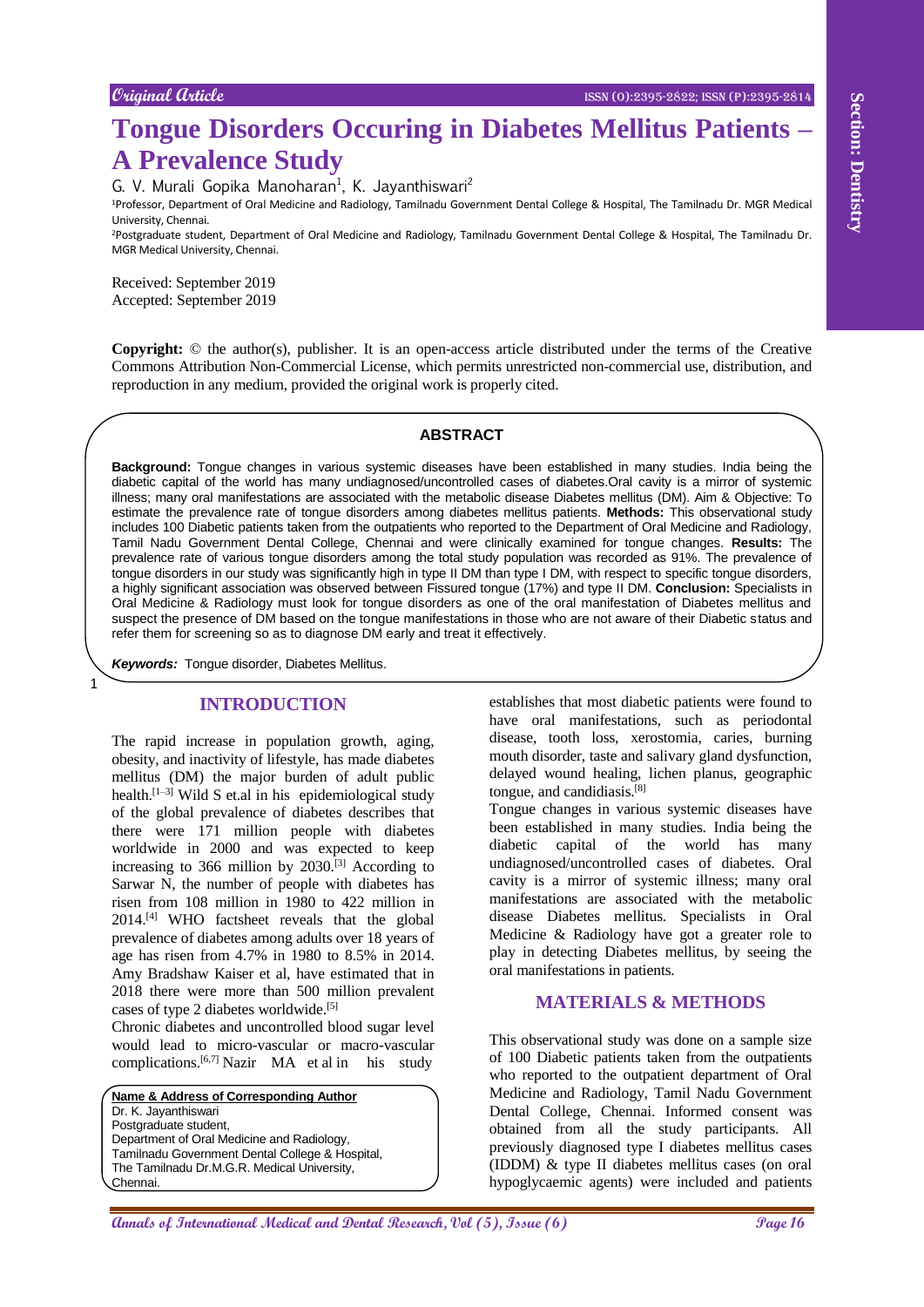### **Manoharan & Jayanthiswari; Tongue Disorders Occuring in Diabetes Mellitus Patients**

# **RESULTS**



**Graph 1: Prevalence rate of various tongue disorders among DM patients**

| Table 1: Distribution of various types of tongue disorders among type I and type II diabetes mellitus patients. |               |         |         |        |           |        |        |          |                  |       |  |  |
|-----------------------------------------------------------------------------------------------------------------|---------------|---------|---------|--------|-----------|--------|--------|----------|------------------|-------|--|--|
| Type of<br>DМ                                                                                                   | FT(17)        | PT(13)  | DT(10)  | AT(10) | GT(9)     | MAG(8) | LTS(7) | BS(7)    | $PT + FT$<br>(5) | OC(5) |  |  |
| Type I ( $n =$<br>14)                                                                                           | 2(14%)        | 2(14%)  | 3(21%)  | 4(29%) |           | (7%)   | 1(7%)  |          |                  | 1(7%) |  |  |
| Type $II(n)$<br>$= 86$                                                                                          | 15<br>$17\%)$ | 11(13%) | $(8\%)$ | 6(7%)  | $9(10\%)$ | 6(7%)  | 6(7%)  | $8(9\%)$ | 5(6%)            | 4(5%) |  |  |

**Table 2: Distribution of various types of tongue disorders among different RBS values of type I diabetes mellitus patients.**

| RBS mg/dl                                            | <b>LAL</b><br>r t | DT<br>. . | DT                       | <b>CON</b><br>$\mathbf{A}$ | $\alpha$<br>uг | <b>MAG</b> | <b>LTS</b> | <b>BS</b> | $PT+FT$ | oc |
|------------------------------------------------------|-------------------|-----------|--------------------------|----------------------------|----------------|------------|------------|-----------|---------|----|
| 79 -160                                              |                   |           | $\overline{\phantom{a}}$ |                            |                |            |            |           |         |    |
| $161 - 200$                                          |                   |           |                          |                            |                |            |            |           |         |    |
| $\geq$ 200                                           |                   |           |                          |                            |                |            |            |           |         |    |
| $*D.$ formal DDC actions is now ADA and defined [01] |                   |           |                          |                            |                |            |            |           |         |    |

| patients. | Table 3: Distribution of various types of tongue disorders among different RBS values of type II diabetes mellitus |  |  |  |
|-----------|--------------------------------------------------------------------------------------------------------------------|--|--|--|
|           |                                                                                                                    |  |  |  |

| RBS mg/dl                                          | <b>LAL</b> | DO <sub>U</sub><br>. . | <b>DT</b><br>ע ע | . m<br>л. | $\alpha$ T<br>uι | <b>MAG</b> | <b>LTS</b> | <b>BS</b> | $PT + FT$ | ОC |
|----------------------------------------------------|------------|------------------------|------------------|-----------|------------------|------------|------------|-----------|-----------|----|
| 79 - 160                                           |            |                        |                  |           |                  |            |            |           |           |    |
| $161 - 200$                                        |            |                        |                  |           |                  |            |            |           |           |    |
| $\geq 200$                                         |            |                        |                  |           |                  |            |            |           |           |    |
| $*Defermes DDP$ values as non-ADA evidatings $[0]$ |            |                        |                  |           |                  |            |            |           |           |    |

| with malignancies, patients on immunosuppressive                                                                                                                                                                                                                                                                                                                                                                                                                                                                                                                                                                                                     |                |                |                |                          |                          |                          |                                |                                                                     |                          |                                 |            |                                                      |
|------------------------------------------------------------------------------------------------------------------------------------------------------------------------------------------------------------------------------------------------------------------------------------------------------------------------------------------------------------------------------------------------------------------------------------------------------------------------------------------------------------------------------------------------------------------------------------------------------------------------------------------------------|----------------|----------------|----------------|--------------------------|--------------------------|--------------------------|--------------------------------|---------------------------------------------------------------------|--------------------------|---------------------------------|------------|------------------------------------------------------|
| drug therapy, patients undergoing chemotherapy,                                                                                                                                                                                                                                                                                                                                                                                                                                                                                                                                                                                                      |                |                |                |                          |                          |                          |                                |                                                                     |                          |                                 |            | [Table 1] shows the distribution of various types of |
| radiotherapy                                                                                                                                                                                                                                                                                                                                                                                                                                                                                                                                                                                                                                         | and            | chronic        | systemic       | bacterial                |                          |                          |                                |                                                                     |                          |                                 |            | tongue disorders among type I and type II diabetes   |
| infections, denture wearers were excluded. A                                                                                                                                                                                                                                                                                                                                                                                                                                                                                                                                                                                                         |                |                |                |                          |                          |                          | mellitus patients.             |                                                                     |                          |                                 |            |                                                      |
| thorough history taking was done followed by                                                                                                                                                                                                                                                                                                                                                                                                                                                                                                                                                                                                         |                |                |                |                          |                          |                          |                                |                                                                     |                          |                                 |            |                                                      |
| systematic clinical examination of tongue using                                                                                                                                                                                                                                                                                                                                                                                                                                                                                                                                                                                                      |                |                |                |                          |                          |                          |                                |                                                                     | <b>PREVALENCE RATE</b>   |                                 |            |                                                      |
| artificial light, mouth mirror, tweezers, gauze and                                                                                                                                                                                                                                                                                                                                                                                                                                                                                                                                                                                                  |                |                |                |                          |                          |                          |                                |                                                                     |                          |                                 |            |                                                      |
| tongue depressor. Routine blood investigations were                                                                                                                                                                                                                                                                                                                                                                                                                                                                                                                                                                                                  |                |                |                |                          |                          |                          |                                | Oral candidiasis                                                    |                          |                                 |            |                                                      |
| done and findings documented. The results were                                                                                                                                                                                                                                                                                                                                                                                                                                                                                                                                                                                                       |                |                |                |                          |                          |                          | Fissured with pigmented tongue |                                                                     |                          |                                 |            |                                                      |
| analysed and expressed in percentage.                                                                                                                                                                                                                                                                                                                                                                                                                                                                                                                                                                                                                |                |                |                |                          |                          |                          | Loss of taste sensation        | Burning sensation                                                   |                          |                                 |            |                                                      |
|                                                                                                                                                                                                                                                                                                                                                                                                                                                                                                                                                                                                                                                      |                |                |                |                          |                          |                          | Midline atrophic glossitis     |                                                                     |                          |                                 |            |                                                      |
|                                                                                                                                                                                                                                                                                                                                                                                                                                                                                                                                                                                                                                                      |                | <b>RESULTS</b> |                |                          |                          |                          |                                | Geographic tongue                                                   |                          |                                 |            | PREVALENCE RATE                                      |
|                                                                                                                                                                                                                                                                                                                                                                                                                                                                                                                                                                                                                                                      |                |                |                |                          |                          |                          |                                | Atrophic tongue                                                     |                          |                                 |            |                                                      |
| Our study population was in the age group of $30 -$                                                                                                                                                                                                                                                                                                                                                                                                                                                                                                                                                                                                  |                |                |                |                          |                          |                          |                                | Dryness of tongue                                                   |                          |                                 |            |                                                      |
| 68years with a gender distribution of male (55%)                                                                                                                                                                                                                                                                                                                                                                                                                                                                                                                                                                                                     |                |                |                |                          |                          |                          |                                | Pigmented tongue                                                    |                          |                                 |            |                                                      |
| and female (45%). The Diabetes Mellitus type                                                                                                                                                                                                                                                                                                                                                                                                                                                                                                                                                                                                         |                |                |                |                          |                          |                          |                                | Fissured tongue                                                     |                          |                                 |            |                                                      |
| reported were Type I (14%) & Type II (86%). The                                                                                                                                                                                                                                                                                                                                                                                                                                                                                                                                                                                                      |                |                |                |                          |                          |                          |                                | 0%                                                                  | 5%<br>10%                | 15%                             | 20%        |                                                      |
| prevalence rate of various tongue disorders among                                                                                                                                                                                                                                                                                                                                                                                                                                                                                                                                                                                                    |                |                |                |                          |                          |                          |                                |                                                                     |                          |                                 |            | Graph 1: Prevalence rate of various tongue disorders |
| the total study population was recorded as 91%.                                                                                                                                                                                                                                                                                                                                                                                                                                                                                                                                                                                                      |                |                |                |                          |                          |                          | among DM patients              | Distribution of various tongue disorders among our study population |                          |                                 |            |                                                      |
| [Graph 1] shows the distribution of various types of                                                                                                                                                                                                                                                                                                                                                                                                                                                                                                                                                                                                 |                |                |                |                          |                          |                          |                                |                                                                     |                          |                                 |            |                                                      |
| Table 1: Distribution of various types of tongue disorders among type I and type II diabetes mellitus patients.                                                                                                                                                                                                                                                                                                                                                                                                                                                                                                                                      |                |                |                |                          |                          |                          |                                |                                                                     |                          |                                 |            |                                                      |
| Type of                                                                                                                                                                                                                                                                                                                                                                                                                                                                                                                                                                                                                                              | FT(17)         | PT(13)         | DT(10)         | AT(10)                   | GT(9)                    |                          | MAG(8)                         | LTS(7)                                                              | BS(7)                    |                                 | $PT+FT$    | OC(5)                                                |
| $\mathbf{DM}$<br>Type I $(n =$                                                                                                                                                                                                                                                                                                                                                                                                                                                                                                                                                                                                                       | 2(14%)         | 2(14%)         | 3(21%)         | 4(29%)                   | $\Box$                   |                          | 1(7%)                          | 1(7%)                                                               | $\Box$                   | (5)<br>$\overline{\phantom{a}}$ |            | 1(7%)                                                |
| 14)<br>Type II (n                                                                                                                                                                                                                                                                                                                                                                                                                                                                                                                                                                                                                                    | 15             | 11(13%)        | 7(8%)          | 6(7%)                    |                          | $9(10\%)$                | 6(7%)                          | 6(7%)                                                               | 8(9%)                    |                                 | 5(6%)      | 4(5%)                                                |
| $= 86$                                                                                                                                                                                                                                                                                                                                                                                                                                                                                                                                                                                                                                               | (17%)          |                |                |                          |                          |                          |                                |                                                                     |                          |                                 |            |                                                      |
|                                                                                                                                                                                                                                                                                                                                                                                                                                                                                                                                                                                                                                                      |                |                |                |                          |                          |                          |                                |                                                                     |                          |                                 |            |                                                      |
|                                                                                                                                                                                                                                                                                                                                                                                                                                                                                                                                                                                                                                                      |                |                |                |                          |                          |                          |                                |                                                                     |                          |                                 |            |                                                      |
|                                                                                                                                                                                                                                                                                                                                                                                                                                                                                                                                                                                                                                                      | FT             | PT             | DT             | AT                       | <b>GT</b>                | <b>MAG</b>               |                                | <b>LTS</b>                                                          | <b>BS</b>                | $PT+FT$                         |            | oc                                                   |
| 79 - 160                                                                                                                                                                                                                                                                                                                                                                                                                                                                                                                                                                                                                                             |                |                |                | 1                        | $\overline{a}$           |                          |                                |                                                                     | $\overline{\phantom{a}}$ |                                 |            |                                                      |
|                                                                                                                                                                                                                                                                                                                                                                                                                                                                                                                                                                                                                                                      |                | 1              | $\mathfrak{2}$ | $\overline{c}$           |                          | 1                        |                                | 1                                                                   |                          |                                 |            |                                                      |
| Table 2: Distribution of various types of tongue disorders among different RBS values of type I diabetes mellitus<br>patients.<br>RBS mg/dl<br>$161 - 200$<br>$\geq$ 200                                                                                                                                                                                                                                                                                                                                                                                                                                                                             | 1              |                | 1              | $\mathbf{1}$             | $\overline{\phantom{0}}$ | $\overline{a}$           |                                | $\overline{\phantom{a}}$                                            |                          |                                 | ÷,         | ÷,                                                   |
|                                                                                                                                                                                                                                                                                                                                                                                                                                                                                                                                                                                                                                                      |                |                |                |                          |                          |                          |                                |                                                                     |                          |                                 |            |                                                      |
|                                                                                                                                                                                                                                                                                                                                                                                                                                                                                                                                                                                                                                                      |                |                |                |                          |                          |                          |                                |                                                                     |                          |                                 |            |                                                      |
|                                                                                                                                                                                                                                                                                                                                                                                                                                                                                                                                                                                                                                                      |                |                |                |                          |                          |                          |                                |                                                                     |                          |                                 |            |                                                      |
|                                                                                                                                                                                                                                                                                                                                                                                                                                                                                                                                                                                                                                                      | FT             | PT             | DT             | AT                       | <b>GT</b>                | <b>MAG</b>               |                                | <b>LTS</b>                                                          | BS                       | $PT+FT$                         |            | <b>OC</b>                                            |
| 79 -160                                                                                                                                                                                                                                                                                                                                                                                                                                                                                                                                                                                                                                              | 7              | 5              | 3              | 3                        | 4                        | 1                        |                                | 2                                                                   | 5                        |                                 | 1          | 1                                                    |
|                                                                                                                                                                                                                                                                                                                                                                                                                                                                                                                                                                                                                                                      | 5              | $\overline{c}$ |                | $\overline{\phantom{a}}$ | $\overline{4}$           | $\overline{\phantom{a}}$ |                                | 1                                                                   | 3                        |                                 |            | 2                                                    |
| $\geq$ 200                                                                                                                                                                                                                                                                                                                                                                                                                                                                                                                                                                                                                                           | 3              | 4              | $\overline{4}$ | 3                        | 1                        |                          | 5                              | 3                                                                   |                          |                                 | 3          | 1                                                    |
|                                                                                                                                                                                                                                                                                                                                                                                                                                                                                                                                                                                                                                                      |                |                |                |                          |                          |                          |                                |                                                                     |                          |                                 |            |                                                      |
|                                                                                                                                                                                                                                                                                                                                                                                                                                                                                                                                                                                                                                                      |                |                |                |                          |                          |                          |                                |                                                                     |                          |                                 |            |                                                      |
|                                                                                                                                                                                                                                                                                                                                                                                                                                                                                                                                                                                                                                                      | FT             | PT             | DT             | AT                       | <b>GT</b>                |                          | <b>MAG</b>                     | <b>LTS</b>                                                          | <b>BS</b>                |                                 | $PT+FT$    | <b>OC</b>                                            |
|                                                                                                                                                                                                                                                                                                                                                                                                                                                                                                                                                                                                                                                      |                |                |                |                          |                          |                          |                                |                                                                     |                          |                                 |            |                                                      |
|                                                                                                                                                                                                                                                                                                                                                                                                                                                                                                                                                                                                                                                      | 1              | $\overline{4}$ | $\overline{0}$ | $\overline{0}$           | 2                        |                          | 1                              | $\overline{0}$                                                      | $\mathbf{1}$             | $\overline{0}$                  |            | $\theta$                                             |
|                                                                                                                                                                                                                                                                                                                                                                                                                                                                                                                                                                                                                                                      |                |                |                |                          |                          |                          |                                |                                                                     |                          |                                 |            |                                                      |
|                                                                                                                                                                                                                                                                                                                                                                                                                                                                                                                                                                                                                                                      | 8              | 2              | 3              | 3                        | $\overline{2}$           |                          | 3                              | $\overline{c}$                                                      | $\mathfrak{2}$           | $\mathbf{1}$                    |            | $\mathbf{1}$                                         |
|                                                                                                                                                                                                                                                                                                                                                                                                                                                                                                                                                                                                                                                      | $\overline{4}$ | $\overline{2}$ | $\overline{4}$ | 5                        | $\mathbf{1}$             |                          | $\overline{2}$                 | 3                                                                   | $\sqrt{5}$               | $\mathbf{1}$                    |            | $\overline{2}$                                       |
|                                                                                                                                                                                                                                                                                                                                                                                                                                                                                                                                                                                                                                                      |                |                |                |                          |                          |                          |                                |                                                                     |                          |                                 |            |                                                      |
|                                                                                                                                                                                                                                                                                                                                                                                                                                                                                                                                                                                                                                                      | $\overline{4}$ | 5              | 3              | $\overline{3}$           | $\overline{4}$           |                          | $\mathbf{1}$                   | $\mathbf{2}$                                                        | $\overline{0}$           | $\mathfrak{Z}$                  |            | $\overline{2}$                                       |
|                                                                                                                                                                                                                                                                                                                                                                                                                                                                                                                                                                                                                                                      |                |                |                |                          |                          |                          |                                |                                                                     |                          |                                 |            |                                                      |
|                                                                                                                                                                                                                                                                                                                                                                                                                                                                                                                                                                                                                                                      |                |                |                |                          |                          |                          |                                |                                                                     |                          |                                 |            |                                                      |
|                                                                                                                                                                                                                                                                                                                                                                                                                                                                                                                                                                                                                                                      | FT(17)         | PT(13)         | DT(10)         | AT(10)                   | GT                       |                          |                                |                                                                     | <b>BS</b>                |                                 |            | oc                                                   |
|                                                                                                                                                                                                                                                                                                                                                                                                                                                                                                                                                                                                                                                      |                |                |                |                          | (9)                      |                          | MAG(8)                         | LTS(7)                                                              | (7)                      |                                 | $PT+FT(5)$ | (5)                                                  |
|                                                                                                                                                                                                                                                                                                                                                                                                                                                                                                                                                                                                                                                      | $\overline{0}$ | $\mathbf{1}$   | $\overline{2}$ | $\overline{0}$           | $\overline{0}$           | $\Omega$                 |                                | $\mathbf{1}$                                                        | $\Omega$                 | $\Omega$                        |            | $\Omega$                                             |
| *Reference RBS values as per ADA guidelines [9]<br>Table 3: Distribution of various types of tongue disorders among different RBS values of type II diabetes mellitus<br>patients.<br>RBS mg/dl<br>$161 - 200$<br>*Reference RBS values as per ADA guidelines [9]<br>Table 4: Distribution of various types of tongue disorders among different age groups of study population<br>Age in<br>Years<br>30-40 $(n =$<br>11)<br>41-50 $(n =$<br><b>30</b> )<br>$51-60$ (n =<br>30)<br>61-70<br>$(n=29)$<br>Table 5: Distribution of various tongue disorders among DM patients with Hypertension<br><b>Type of</b><br><b>DM</b><br>Type I ( $n =$<br>14) |                |                |                |                          |                          |                          |                                |                                                                     |                          |                                 |            |                                                      |
| Type $\Pi$ (n<br>$= 86$                                                                                                                                                                                                                                                                                                                                                                                                                                                                                                                                                                                                                              | $\mathbf{1}$   | 3              | 3              | $\overline{0}$           | $\mathbf{1}$             | $\overline{c}$           |                                | $\mathbf{1}$                                                        | $\mathbf{1}$             | $\overline{4}$                  |            | $\mathbf{1}$                                         |
|                                                                                                                                                                                                                                                                                                                                                                                                                                                                                                                                                                                                                                                      |                |                |                |                          |                          |                          |                                |                                                                     |                          |                                 |            |                                                      |

| Table 5: Distribution of various tongue disorders among DM patients with Hypertension |        |        |        |        |     |        |        |    |            |             |  |  |
|---------------------------------------------------------------------------------------|--------|--------|--------|--------|-----|--------|--------|----|------------|-------------|--|--|
| Type of                                                                               | FT(17) | PT(13) | DT(10) | AT(10) | GT  | MAG(8) | LTS(7) | BS | $PT+FT(5)$ | $_{\rm oc}$ |  |  |
| DM                                                                                    |        |        |        |        | (9) |        |        |    |            | (5)         |  |  |
| Type I $(n =$<br>14)                                                                  | O      |        |        |        |     |        |        |    |            |             |  |  |
| Type II (n<br>$= 86$                                                                  |        |        |        |        |     |        |        |    |            |             |  |  |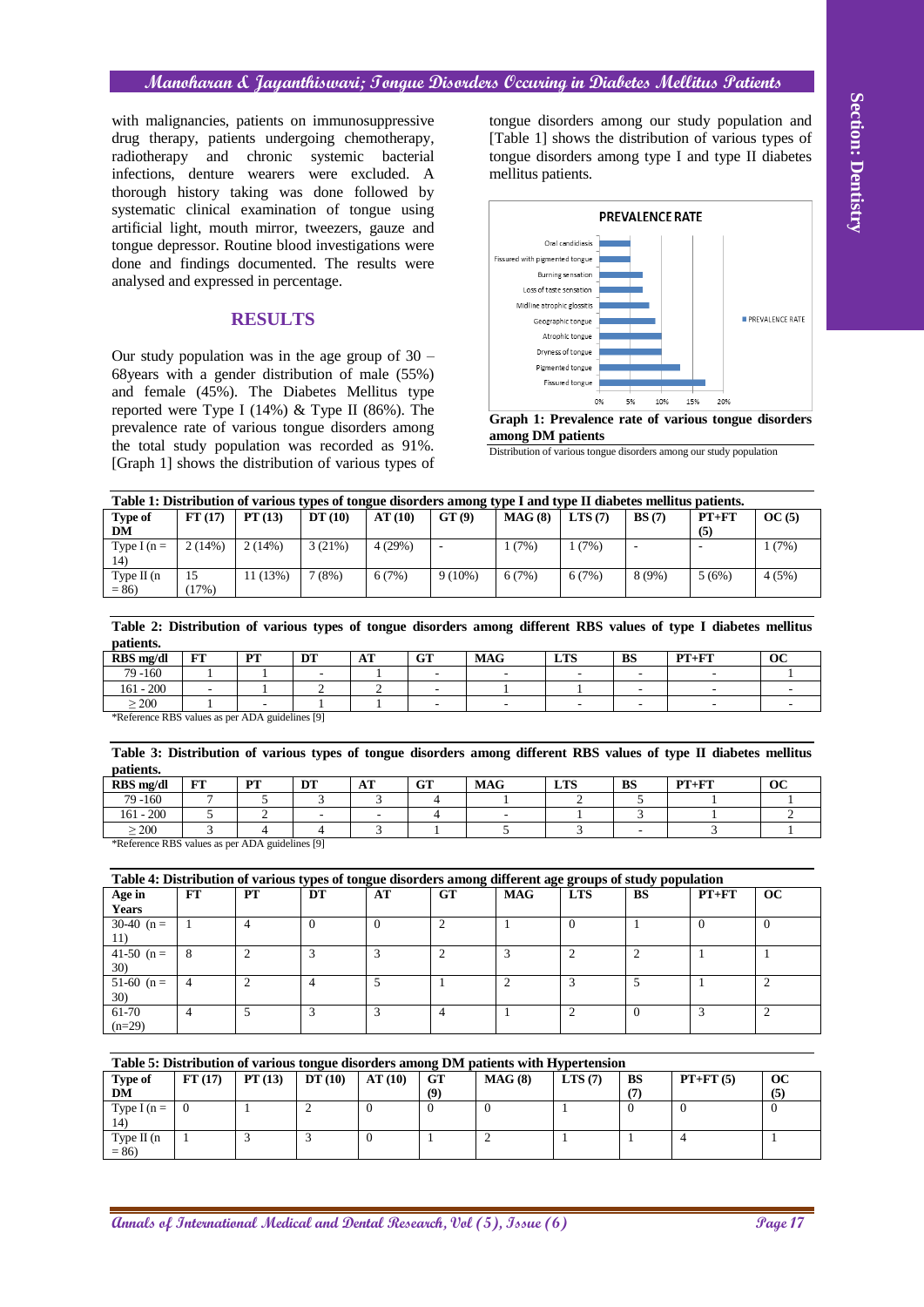#### **Manoharan & Jayanthiswari; Tongue Disorders Occuring in Diabetes Mellitus Patients**

|        | Table 6: Distribution of various tongue disorders among DM patients with Smoking & Pan masala chewing |  |    |    |    |    |            |            |    |           |    |  |  |
|--------|-------------------------------------------------------------------------------------------------------|--|----|----|----|----|------------|------------|----|-----------|----|--|--|
| DM     | <b>Habits</b>                                                                                         |  | PТ | DT | AT | GT | <b>MAG</b> | <b>LTS</b> | BS | $PT + FT$ | oc |  |  |
| Type I | Smoking                                                                                               |  |    |    |    |    |            |            |    |           |    |  |  |
|        | Pan masala<br>chewing                                                                                 |  |    |    |    |    |            |            |    |           |    |  |  |
| Type   | Smoking                                                                                               |  |    |    |    |    |            |            |    |           |    |  |  |
|        | Pan masala<br>chewing                                                                                 |  |    |    |    |    |            |            |    |           |    |  |  |



**Figure 1: Pictures of different types of tongue disorders in Diabetes Mellitus. (A- Fissured tongue, B – Pigmented tongue, C – Geographic tongue, D – Mid atrophic Glossitis & E – Atrophic tongue.)**

# **DISCUSSION**

**Annals of Annals of Annals of Annals of Dental Annals of Dental Annals of Dental Annals of Dental Annals in the Control of Annals of Annals of Annals in the Control of Annals in the Control of Annals in the Control of An** The prevalence of tongue disorders in our study was significantly high in type II DM than type I DM. Literature (Silva MFA et al) revealed similar high prevalence of tongue disorders among type II DM.<sup>[10]</sup> In this study, with respect to specific tongue disorders, a highly significant association was observed between Fissured tongue (17%) and type II DM. The pathogenesis of fissured tongue can be developmental, the result of aging, or changes in the oral environment. This is in accordance with the findings of Guggenheimer et al, where they also noticed high prevalence of fissured tongue.<sup>[11]</sup> Pigmented tongue was reported along with fissured tongue in 5% of our study. Pigmented tongue per se was reported to be at 13% in our study. 10% of our study population were found to have Xerostomia, this finding is in accordance to the studies conducted by Ogunbodede EO et al. & Quirino MR who showed that xerostomia was prevalent among diabetic patients.<sup>[12]</sup>

Though the pathogenesis remain unclear, the dehydration as a result of prolonged hyperglycaemia and polyurea is considered as a major cause of xerostomia and salivary gland hypofunction in diabetes.

Geographic tongue prevalence was at 9% in our study, similar to findings by Guggenheimer et al., who also found a higher frequency of GT in diabetic patients  $(5.4\%)$ .<sup>[11]</sup> The cause of increased prevalence of GT in diabetic patients, although still unknown, may be associated with slower repair and delayed healing mechanisms caused by microangiopathy of the oral vasculature and hypoxia in diabetic patients. 5% of our study population presented with Oral candidiasis (Pseudomembranous) and 8% with midline atrophic glossitis. Hyperglycemia due to poor metabolic control is one possible predisposing factor of oral

candidiasis in diabetic patients. This can lead to the growth of Candida albicans and enhanced adhesiveness to the oral epithelium in association with other local factors such as the presence of dental prostheses, salivary pH, salivary flow rate, and oral habits.

7% of our study subjects presented with loss of taste sensation and burning sensation of tongue respectively. Lalla RV, D'Ambrossio JA also reported high frequency of taste dysfunction.<sup>[13]</sup> Metabolic and endocrine diseases were proposed as causative factors for this disturbance; nevertheless, salivary dysfunction can contribute to altered taste sensation or elevation of detection thresholds.<sup>[14]</sup>

### **Lacunae:**

Sample size was only 100 in number, only random blood sugar (RBS) levels were estimated and the study results were not correlated with the glycaemic control levels (HbA1C). The tongue manifestations were not analysed with respect to the anti-diabetic medication which they were taking.

#### **Future Scope:**

This study shall be extended on a larger study sample and the glycaemic control levels by testing HbA1C and correlating it with the tongue changes shall be done. The association between oral hypoglycaemic drugs and tongue manifestations shall also be taken into consideration.

# **CONCLUSION**

In our study, 91% of diabetes patients presented with various forms of tongue disorders. Hence, Dental Surgeons must look for tongue disorders as one of the oral manifestation of Diabetes mellitus and suspect the presence of DM based on the tongue manifestations in those who are not aware of their Diabetic status and refer them for screening so as to diagnose DM early and treat it effectively.

## **REFERENCES**

- 1. Yang W, Lu J, Weng J, et al. Prevalence of diabetes among men and women in China. N Engl J Med 2010;362:1090–101.
- 2. Engelgau MM, Geiss LS, Saaddine JB, et al. The evolving diabetes burden in the United States. Ann Inter Med 2004;140:945–50.
- 3. Wild S, Roglic G, Green A, et al. Global prevalence of diabetes: estimates for the year 2000 and projections for 2030. Diabetes Care 2004;27:1047–53.